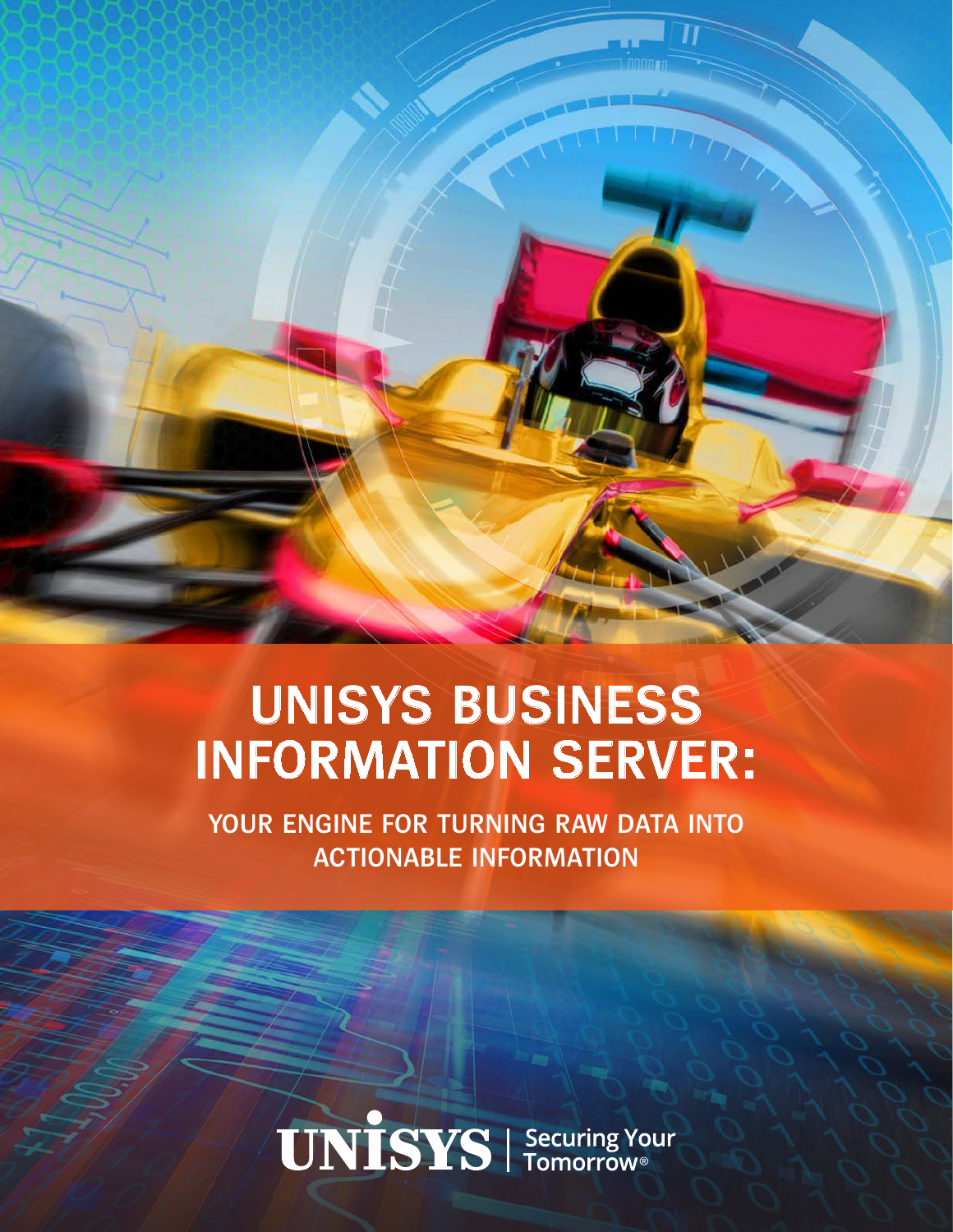

### YOU ARE YOUR DATA A TRUE DATA

**The world isn't simply data-driven. It's data-defined.**

Businesses thrive on data. They lean on it to build their strategies and enhance productivity. They use it to uncover customer insights and monetize new services. They look to it to reveal hidden competitive intelligence. And they rise and fall based on how adept they are at collecting, understanding, and utilizing their data to respond to new demands and capitalize on emerging opportunities.

But, given the mountains of data your organization creates, transmits, and receives every day, it's common to wonder how?"

How can you make sense of all this data? And how can you transform it into something that adds lasting value to your business and its offerings, while helping you better serve your clients and partners?

Enter Unisys Business Information Server (BIS).

# TRANSFORMATION ENGINE

**Database. Scripting language. Decision-support tool.** 

Dynamic and secure, with the flexibility to access common external databases and run on popular operating systems. Web-enabled for remote access.

BIS is all of this and so much more.

It's a highly scalable, multimode, enterprise-level rapid application development and information access tool built to support business-critical solutions.

With BIS, you'll be able to create, organize, and manage your business logic, information, and web assets in an integrated environment. And with a powerful application development and deployment foundation – one that's simple for non-IT employees to understand and use – your organization can transform data into intelligence that's tailored to the precise needs of specific departments, lines of business, and user groups.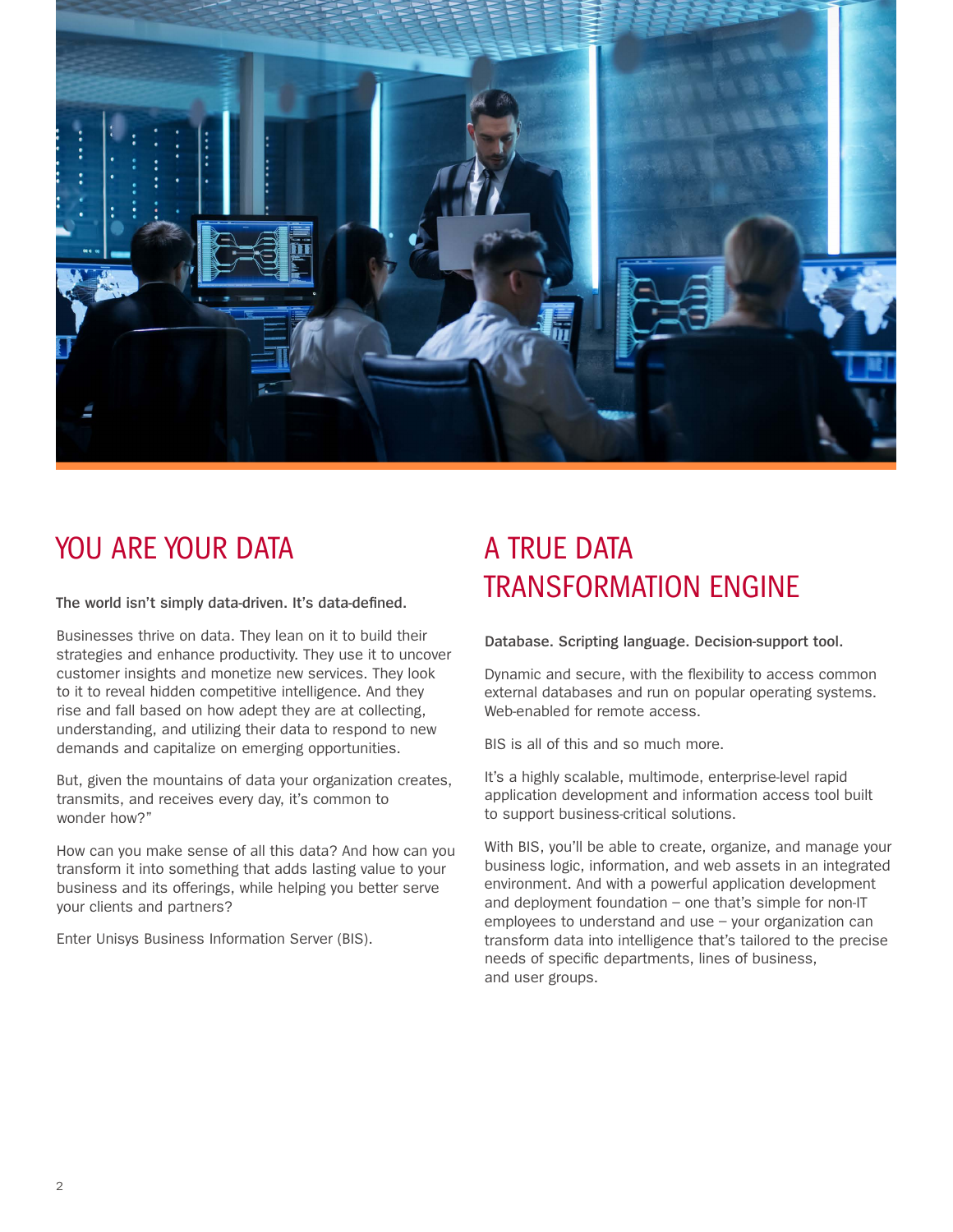

### WHAT MAKES BIS TICK

BIS is built around a number of core functions that work together to provide the decision-support and application development capabilities your organization needs to do more with – and get more from – its data.

**Key features include:**

- **• Extensive data analysis and summarization functions:** With well over 100 built-in functions to search, display, analyze, and update your business information, as well as manipulate and manage data reports or results, you'll be able to easily perform such functions as:
	- − "What if" and trend analysis
	- Data mining
	- − Complex analysis
	- Database querying, graphing, and charting
	- − Casual report browsing
- **• A simple data storage model:** Using a familiar storage model – reports reside in folders that are stored in "drawers" of electronic filing cabinets – you can easily access and manipulate data and drill down through it to find what you need, in your preferred format.
- **• Powerful application development tools:** With a robust, intuitive development toolkit, it's easy to create fully featured decision-support applications for a variety of uses across the enterprise.
- **• Multi-platform support:** The ability to run in ClearPath® OS 2200, Microsoft® Windows®, and Linux® environments makes BIS an easy addition to your IT landscape.
- **• Robust networking capabilities:** A rich set of features for building client-server applications allows you to arrange the data and processing where they are most effective – information hubs, departmental servers, multifunction PCs, etc.
- **• Support for multiple databases:** Aside from its own high-performance database, BIS includes native access to numerous relational database management systems, including Relational Database Server (RDMS) for ClearPath OS 2200, MySQL®, and Oracle®, as well as most databases that support ODBC access.
- **• Graphing capabilities:** With built-in graphing functions, you can create customized charts – including bar, pie, timeline, mixed, and Pareto – for the clearest possible presentation of your data.
- **• BIS surround capabilities:** With these complementary offerings, you can enrich your core BIS for ClearPath OS 2200 environment with Windows or Linux versions of the tool that enable you to do things like provide web and mobile interfaces to OS 2200 assets, or enable SQL Server or ODBC access to OS 2200 resources.